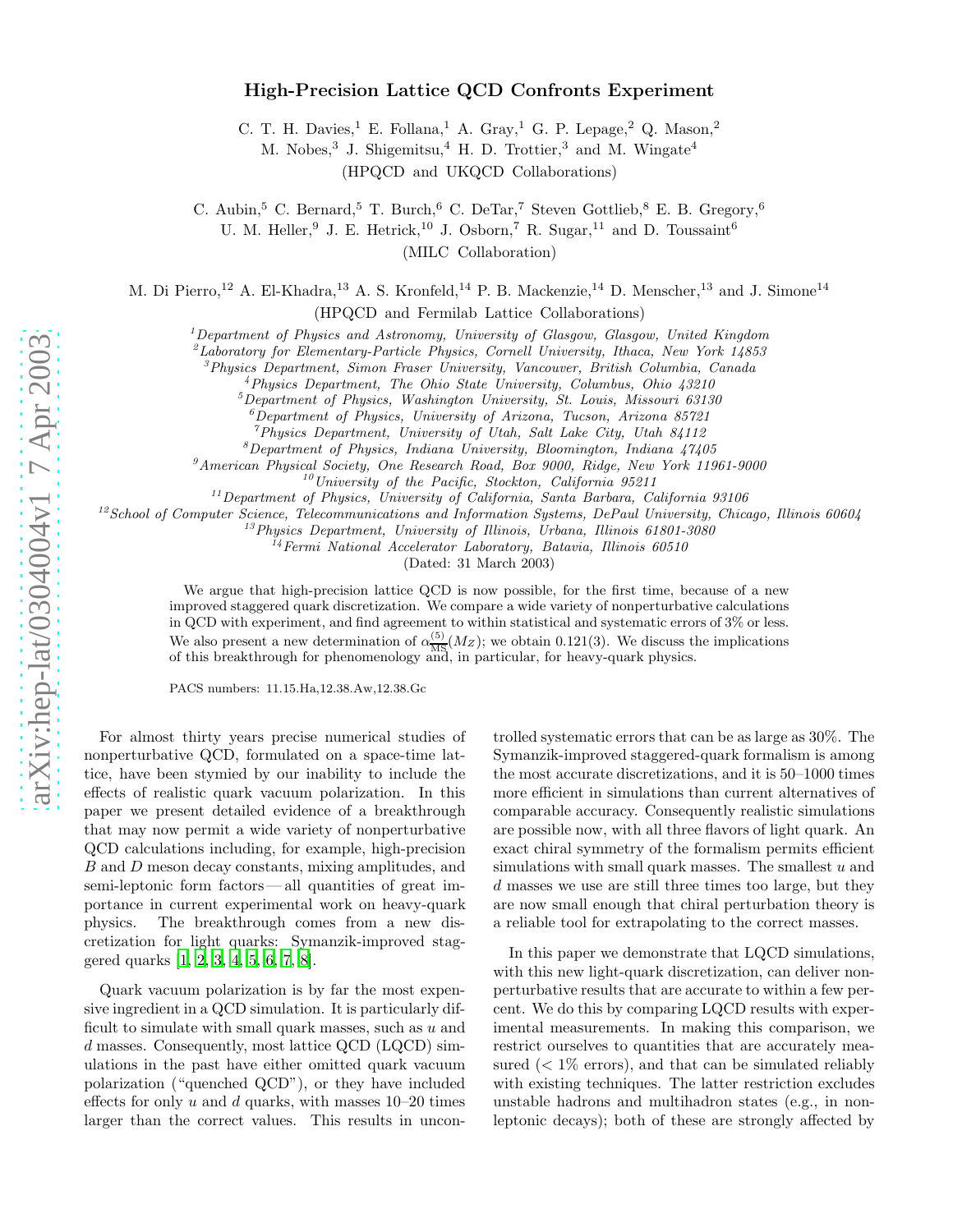the finite volume of our lattice (2.5 fm across). Unstable hadrons, like the  $\rho$  and the  $\phi$ , are constantly fluctuating into on-shell or nearly on-shell decay products that can easily propagate to the boundaries of the lattice; similar problems afflict multihadron states. Consequently we focus here on hadrons that are at least 100 MeV below decay threshold or have negligible widths  $(J/\psi, \Upsilon...);$ and we restrict our attention to hadronic masses, and to hadronic matrix elements that have at most one hadron in the initial and final states. These are the "gold-plated" calculations of LQCD— calculations that must work if LQCD is to be trusted at all.

Unambiguous tests of LQCD are particularly important with staggered quarks. These discretizations have the unusual property that a single quark field  $\psi(x)$  creates four equivalent species or "tastes" of quark. "Taste" is used to distinguish this property, a lattice artifact, from true quark flavor. A quark vacuum polarization loop in such formalisms contributes four times what it should. To remove the duplication, the quark determinant in the path integral is replaced by its fourth root. This construction introduces nonlocalities that are potentially worrisome, but much is known about the formalism that is reassuring: for example,

- perturbation theory, which governs the theory's short-distance behavior, is correct to all orders;
- phenomena, such as  $\pi^0 \to 2\gamma$ , connected with chiral anomalies are correctly handled (because the relevant (taste-singlet) currents are only approximately conserved);
- the CP violating phase transition that occurs when  $m_u + m_d < 0$  does not occur in this formalism, but the real world is neither in this phase nor near it;
- the nonperturbative quark loop structure is correct up to short-distance taste-changing interactions, which are perturbative; these interactions are suppressed by  $a^2\alpha_s$  and can be systematically removed [\[9\]](#page-3-8); or they can be removed after the simulation using modified chiral perturbation theory [\[10](#page-3-9), [11](#page-3-10)].

To press further requires nonperturbative studies. The tests we present here are among the most stringent nonperturbative tests ever of a staggered quark formalism (and indeed of LQCD).

The gluon configurations that we used, together with the raw simulation data for pions and kaons, were produced by the MILC collaboration; heavy-quark propagators came from the HPQCD collaboration. The lattices have lattice spacings of approximately  $a = 1/8$  fm and  $a = 1/11$  fm. The simulations employed an  $\mathcal{O}(a^2)$  improved staggered-quark discretization of the light-quark action [\[4\]](#page-3-3), a "tadpole-improved"  $\mathcal{O}(a^2\alpha_s)$  accurate dis-cretization of the gluon action [\[12](#page-3-11)], an  $\mathcal{O}(a^2, v^4)$  improved



<span id="page-1-0"></span>FIG. 1: LQCD results divided by experimental results for nine different quantities, without and with quark vacuum polarization (left and right panels, respectively). The top three results are from our  $a = 1/11$  and  $1/8$  fm simulations; all others are from  $a = 1/8$  fm simulations.

lattice version of NRQCD for b quarks [\[13\]](#page-3-12), and the Fer-milab action for c quarks [\[14\]](#page-3-13). Several valence  $u/d$  quark masses, ranging from  $m_s/2$  to  $m_s/8$ , were needed for accurate extrapolations, as were sea  $u/d$  masses ranging between  $m_s/2$  and  $m_s/6$ . Only u, d and s quark vacuum polarization was included; effects from  $c$ ,  $b$  and  $t$  quarks are negligible  $(< 1\%)$  here.

To test LQCD, we first tuned its five parameters to make the simulation reproduce experiment for five wellmeasured quantities. The five parameters are the bare u and d quark masses, which we set equal, the bare  $s$ , c and b masses, and the bare QCD coupling. There are no further free parameters once these are tuned.

Setting  $m_u = m_d$  simplifies our analysis, and has a negligible effect  $(< 1\%)$  on isospin-averaged quantities. We tuned the  $u/d$ , s, c, and b masses to reproduce measured values of  $m_{\pi}^2$ ,  $2m_K^2 - m_{\pi}^2$ ,  $m_{D_s}$ , and  $m_{\Upsilon}$ , respectively. In each case the experimental quantity is approximately proportional to the corresponding parameter, and approximately independent of the other parameters.

Rather than tune the bare coupling, one normally sets the coupling in LQCD to a particular value, and determines the lattice spacing  $\alpha$  in its place (*after* the simulation). We adjusted the lattice spacing to make the Υ-Υ′ mass difference agree with experiment. We chose this mass difference since it is almost independent of all quark masses, including, in fact, the b mass [\[15\]](#page-3-14). We could equally well have chosen, instead, any of the nine test quantities discussed below, with similar results.

Having tuned all free parameters in the simulation, we then computed a variety of experimentally accessible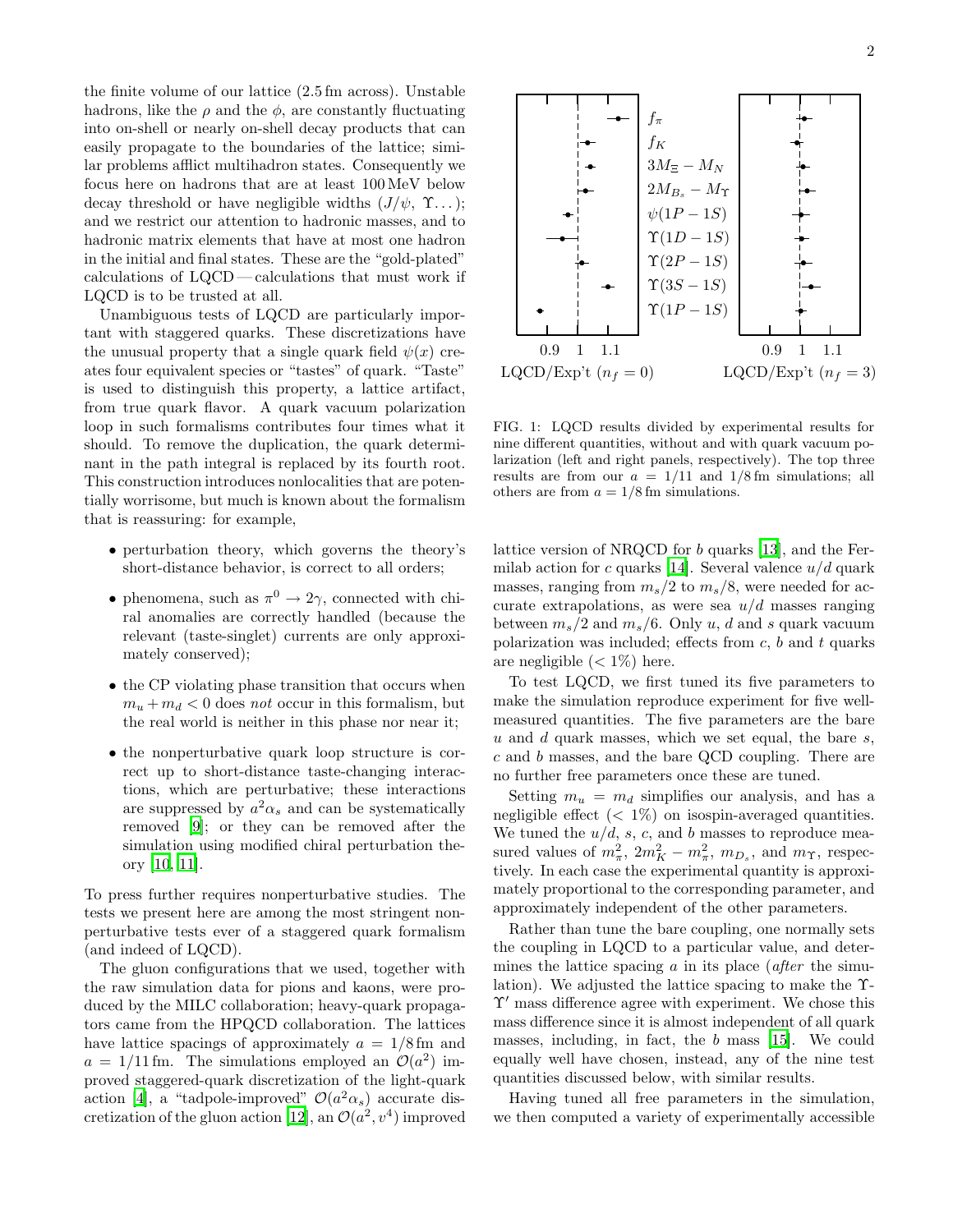

<span id="page-2-0"></span>FIG. 2: Chiral fits to LQCD determinations of  $f_{\pi}$  and  $f_{K}$ (in GeV) for different values of the valence  $u/d$ -quark mass at  $a = 1/11$  fm.

quantities (in addition to the five used for tuning). Our results are summarized in Fig. [1](#page-1-0) where we plot the ratio of LQCD results to experimental results for nine quantities:  $\pi$  and K decay constants, a baryon mass splitting, a  $B_s$ – $\Upsilon$  splitting, and mass differences between various  $J/\psi$  and  $\Upsilon$  states. On the left we show ratios from QCD simulations without quark vacuum polarization  $(n_f = 0)$ . These results deviate from experiment by as much as 10– 15%; the deviations can be made as large as 20–30% by tuning QCD's input parameters against different physical quantities. The right panel shows results from QCD simulations that include realistic vacuum polarization. These nine results agree with experiment to within systematic and statistical errors of 3% or less — with no free parameters.

The dominant uncertainty in the light-quark quantities in this plot (the top four) comes from extrapolations in the sea and valence light-quark masses. We used partially quenched chiral perturbation theory to extrapolate pion and kaon masses, and the weak decay constants  $f_{\pi}$ and  $f_K$ . Chiral perturbation theory was unnecessary for correcting the s-quark mass; simple linear *interpola*tion is adequate, and preferable since chiral perturbation theory converges slowly for masses as large as  $m_s$ . We also kept  $u/d$  masses smaller than  $m_s/2$  in our fits, so that low-order chiral perturbation theory was sufficient. Our chiral expansions included the full first-order contribution [\[16\]](#page-3-15), and also approximate second-order terms, which are essential given our quark masses. We corrected for errors caused by the finite volume of our lattice (1% errors or less), and by the finite lattice spacing  $(2-3\%$  errors). The former corrections were determined from chiral perturbation theory; the latter by comparing results from the coarse and fine lattices. Residual discretization errors, due to nonanalytic taste-violations [\[10,](#page-3-9) [11](#page-3-10)], were estimated as 1.9% for  $f_{\pi}$  and 1% for  $f_K$ . Perturbative matching was unnecessary for the decay constants since they were extracted from partially conserved currents. Our final results for  $f_K$  and  $f_\pi$  agree with experiment to within systematic and statistical uncertainties of 2.8%. For the  $n_f = 0$  case we analyzed only  $a = 1/8$  fm, but extrapolated to the continuum in an approximate way based upon our  $n_f = 3$  analysis.

Fig. [2,](#page-2-0) which shows our fits for  $f_{\pi}$  and  $f_K$ , demonstrates that the  $u/d$  masses currently accessible with improved staggered quarks are small enough for reliable and accurate chiral extrapolations, at least for pions and kaons. The valence and sea s-quark masses were 14% too high in these simulations; and the sea  $u/d$  masses were  $m_s/2.3$  and  $m_s/4.5$  for the top and bottom results in each pair. The dashed lines show the fit function with corrected s and sea-quark masses; these lines extrapolate to the final fit results. The extrapolations are not large only 4–9%. Indeed the masses are sufficiently small that simple linear extrapolations give the same results as our fits, within few percent errors. These decay constants represent the current state of an ongoing project; a more thorough analysis will be published soon.

The other quantities in the ratio plot, Fig. [1,](#page-1-0) are much less sensitive to the valence  $u/d$  mass and soft-pion effects. Consequently, they are more stringent tests of LQCD. The combinations  $3M_{\Xi}-M_N$  and  $2M_{B_s}-M_{\Upsilon}$  depend upon the valence s mass, but the s masses we used in our simulations are off by only 10–20% and easily corrected. The b's rest mass cancels in  $2M_{B_s} - M_{\Upsilon}$ , making this a particularly clean and sensitive test. The same is true of all the  $\Upsilon$  splittings, and our simulations confirm that these are also independent  $( $1-2\%$  of the sea$ quark masses for our smallest masses. The  $\Upsilon(P)$  masses are averages over the known spin states; the  $\Upsilon(1D)$  is the  $1<sup>3</sup>D<sub>2</sub>$  state recently discovered by CLEO [\[17](#page-3-16)].

It is important to appreciate that our heavy-quark results come directly from the QCD path integral, with only bare masses and a coupling as inputs — five numbers. Furthermore, unlike in quark models or HQET,  $\Upsilon$  physics in LQCD is inextricably linked to  $B$  physics, through the b-quark action. Our results strongly suggest that effective field theories, like NRQCD, are reliable and accurate tools for analyzing heavy-quark dynamics.

Another important ingredient in high-precision LQCD is perturbation theory, which connects lattice results to the continuum. We tested perturbation theory by extracting values of the coupling from our simulations and comparing them with non-LQCD results. We determined the renormalized coupling,  $\alpha_V (6.3 \,\text{GeV})$ , by comparing 2<sup>nd</sup>-order perturbation theory for the expectation value of a  $1 \times 1$  Wilson loop with (exact) values from the simulations [\[15,](#page-3-14) [18](#page-3-17)]. Results for several sea-quark masses are shown in Table [I;](#page-3-18) the masses become more realistic as one moves down the table.

The QCD coupling is sensitive to the tuning of the lattice spacing, since this in effect tunes the bare coupling.